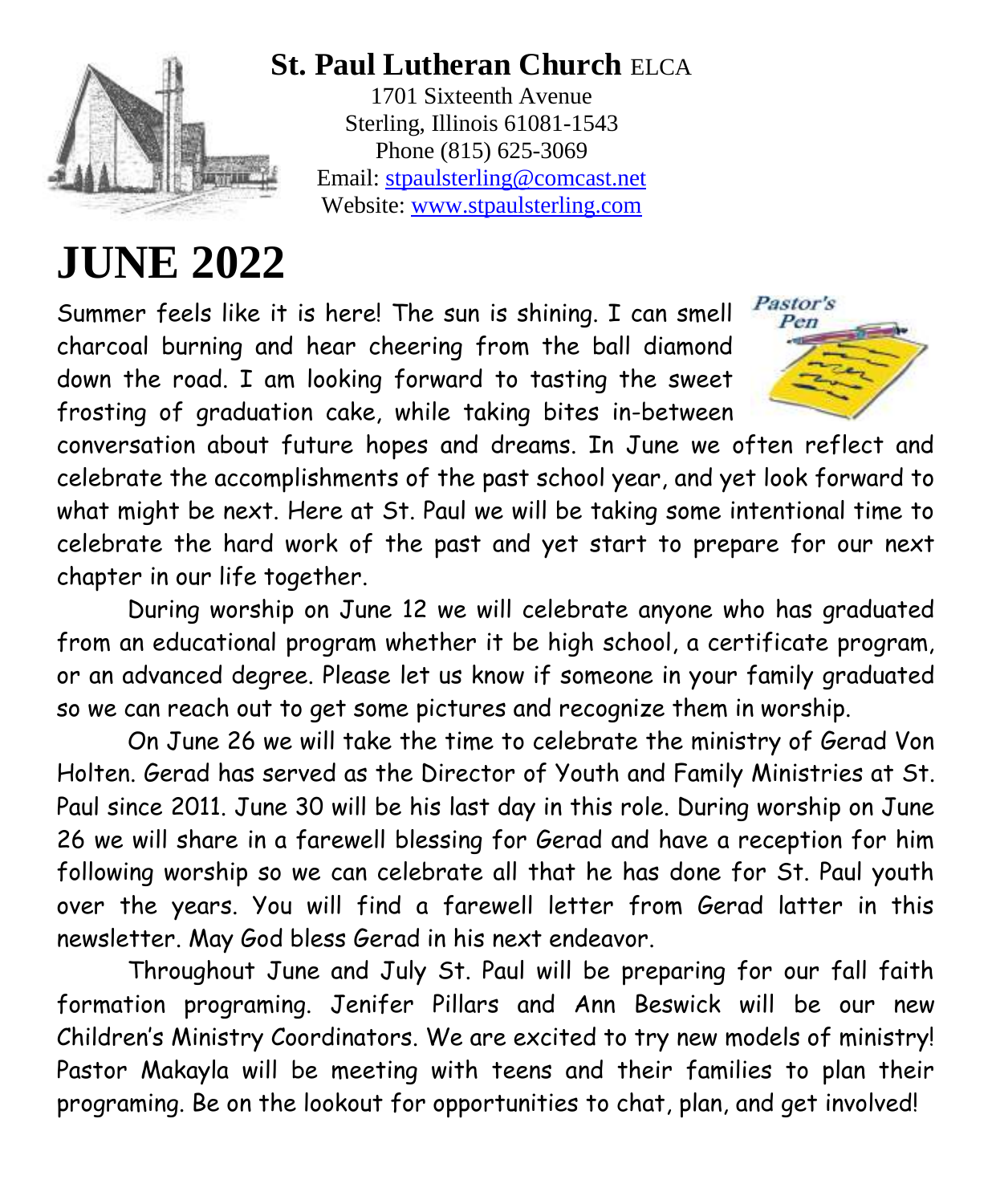As we look back and step forward may the Prayer of Good Courage be on our lips:

Lord God, you have called your servants to ventures of which we cannot see the ending, by paths as yet untrodden, through perils unknown. Give us faith to go out with good courage, not knowing where we go, but only that your hand is leading us and your love supporting us, through Jesus Christ our Lord. Amen.

With gratitude & hope, Pastor Makayla



**This past month** we have prayed for the following: Dave Lockhart, John Ukena, Florence Pfundstein, Berta Beyer, MacKenzie Gorman, and Marcia Fields. Please continue to keep them in your thoughts and prayers**. Please contact Sue in the church office if you have a prayer request for the congregational prayer list.**

# **Join us For Worship**

**10:00 a.m. worship and praise God.**

**Tri-Church Online Worship Services** Worship will be available at 9am on Sunday and any time after that: <http://stpaulsterling.com/> & [https://stpaulsterling.us18.list](https://stpaulsterling.us18.list-manage.com/track/click?u=f94d986cbc4c67a176723cace&id=eff197e4e9&e=2acc769427)[manage.com/track/click?u=f94d986cbc4c67a176723cace&id=eff197e4e9&e=2acc769427](https://stpaulsterling.us18.list-manage.com/track/click?u=f94d986cbc4c67a176723cace&id=eff197e4e9&e=2acc769427) You can call the toll-free number 1-888-975-5536 and listen anytime.



### **Prayer Vigil for Peace and Action June 2 at 7pm**

Our Sauk Valley community is invited to a time of prayer, reflection, and action in the wake of our nation's most

#### **St. Paul Lutheran Church Covid-19 Policy**

Masks are now optional at St. Paul.

If you have Covid symptoms, please continue to get tested, mask, and stay home if you are ill.

Our policy may continue to change with recommendations.

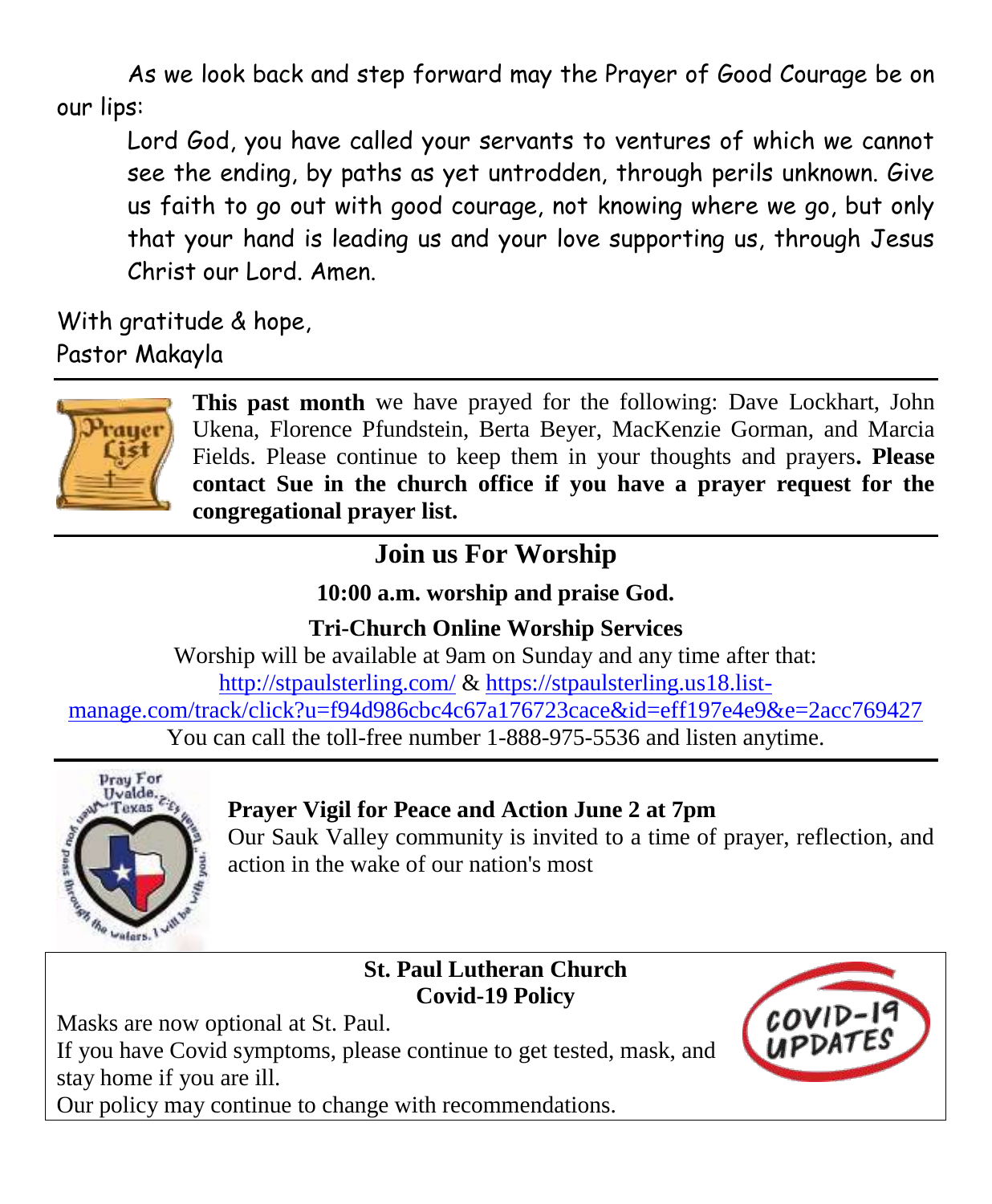### *Church Announcements*

Join us in celebrating Gerad's ministry!

Gerad Von Holten has faithfully served as St. Paul and St. John's Youth Director for years. He has coordinated Tri-Church confirmation and been an integral part of our Tri-Church worship. As Gerad's role in these positions finishes



June 30, we would like to take the opportunity to thank him for his ministry.

Please join us for a farewell celebration reception June 26 at 11am at St. Paul Lutheran Church.

To make the time together special, we will be showing a surprise video of pictures and messages to Gerad thanking him for his ministry. This video will also be included in our online Tri-Church worship.

To participate in the video:

- Send pictures of Gerad in action to [pastormakayla@stpaulsterling.com](mailto:pastormakayla@stpaulsterling.com) by June 10.
- Record a brief video message (horizontal orientation) that is one sentence and send to [pastormakayla@stpaulsterling.com](mailto:pastormakayla@stpaulsterling.com) by June 10.

Examples include: "I loved it when Gerad sang the Sheep song with us!"

"Good Luck with your future endeavors, Gerad!"

"My favorite memory of Gerad was how he encouraged me while zip lining at camp."

Remember the video is a surprise for Gerad! Thank you for helping us celebrate Gerad!

With Gratitude, Pastor Makayla

#### **JUNE FOOD PANTRY NEEDS**

Monetary donations can be sent to the church. Money can be designated for either Trinity Food Pantry, FISH Pantry or to the Sauk Valley Food Bank.

#### **CLEO (Church Ladies Eating Out)**

The June date will be Monday, June 27 at 6:00 p.m. at Brink's, 214 Locust Street in Sterling. We are really looking forward to seeing you! If you need more information, you can contact Libby Schrader: 815-626-0764.





Katherine Janssen will celebrate her 95<sup>th</sup> Birthday on June 9, 2022. A card shower is being held. Please mail cards to: 408 Maple Avenue, Morrison, IL 61270.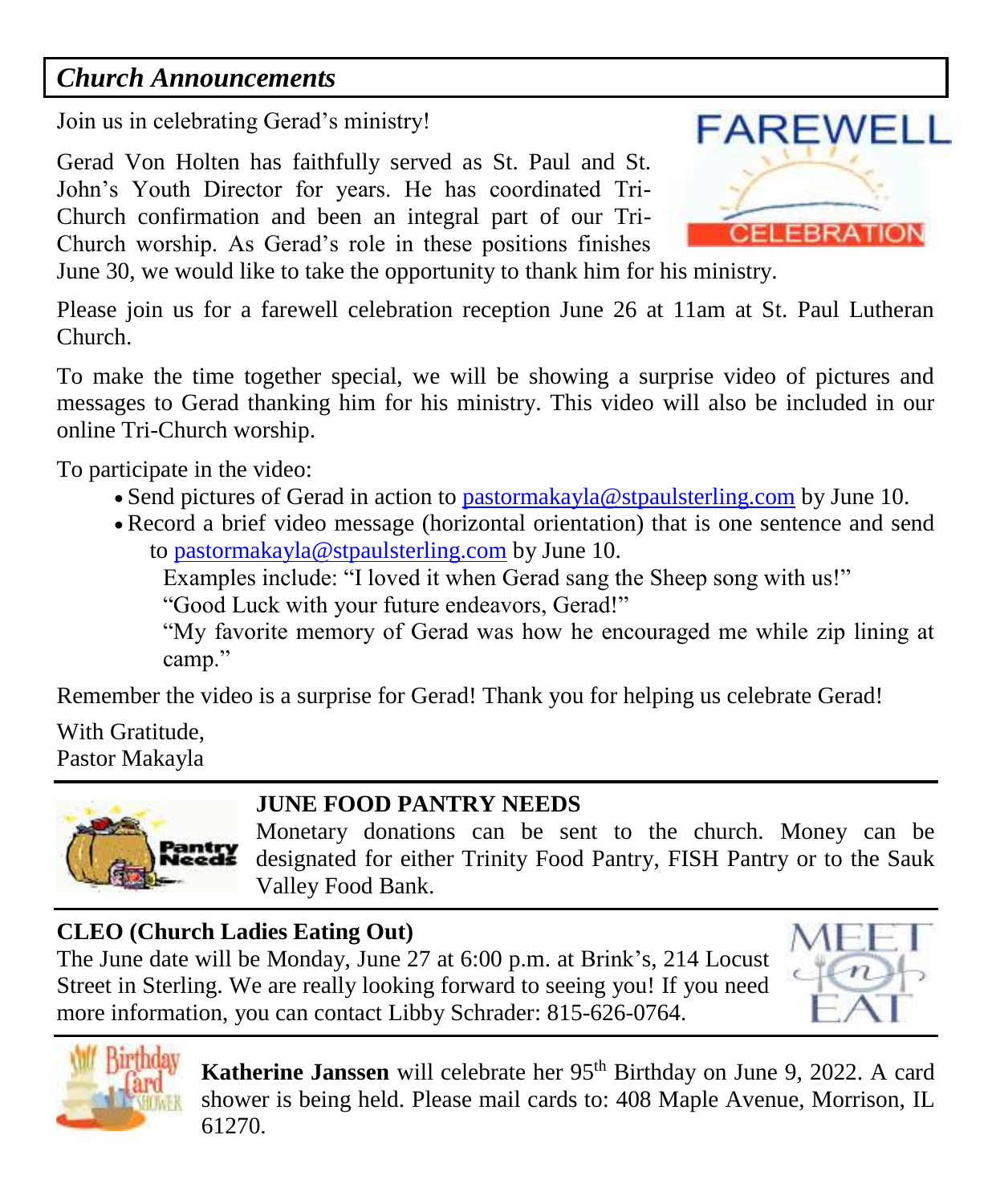#### **St. Paul Year Budget Report**

2022 Budget \$257,790 (\$21,483 Monthly)

#### **Totals through May 26, 2022**

Budgeted Expenses \$107,415 Offerings/Interest \$ 81,803 Expenses \$ 90,907

#### **Summer Co-Ed Church Softball League**

Are you interested in playing softball this summer? The East Coloma Recreation hosts a church softball league for adults. If you are interested please sign up on the clipboard, contact the church office, or talk with Pastor Makayla to determine if we have enough interest for a team. The league will start after memorial day and traditionally games have been on Tuesdays and Thursdays, but we are waiting for the league to announce their details. Let's play ball!



**BUDGETS REPORT** 



#### **UNITE Service Camp Volunteers**

We have our biggest UNITE camp yet! During June 22-25, 36 teenagers will be painting houses around Sterling and Rock Falls and staying overnight at Bethel Reformed for our UNITE Service Camp. We need

volunteers to chaperone their free time and make treats for their snacks. Sign up on the clipboard or reach out to Pastor Makayla or Gerad about helping out.

**"This summer,** some of the **UNITE** churches (including St. Paul!) are hosting student musicians from the Sterling/Rock Falls area. This includes any student completing  $8<sup>th</sup>$  grade – a just graduated college student. Students are asked to share a piece with their home congregation and then arrange to play that piece at other **UNITE** congregations, where they will be paid \$25/service as a guest musician. This is a chance to keep music skills tip top over the summer, or share an IMEA or audition piece they may be working



on, or another special piece. Please contact *Dawn Zeigler @ 815.275.3775 or [dawn@stpaulsterling.com](mailto:dawn@stpaulsterling.com)* for all of the details! We can't wait to hear the music!



**Altar Guild Members!** Please mark your calendars for a special meeting that will be held before worship at 9:15 a.m. on Sunday, June 12.

**The next Tri-Church men's meeting** will be June  $6<sup>th</sup>$  at 6:00 p.m. at Dave Geil's home, 2106 E. 38<sup>th</sup> Street, Sterling. Bring a side dish or dessert to share if you wish. All men are welcome.

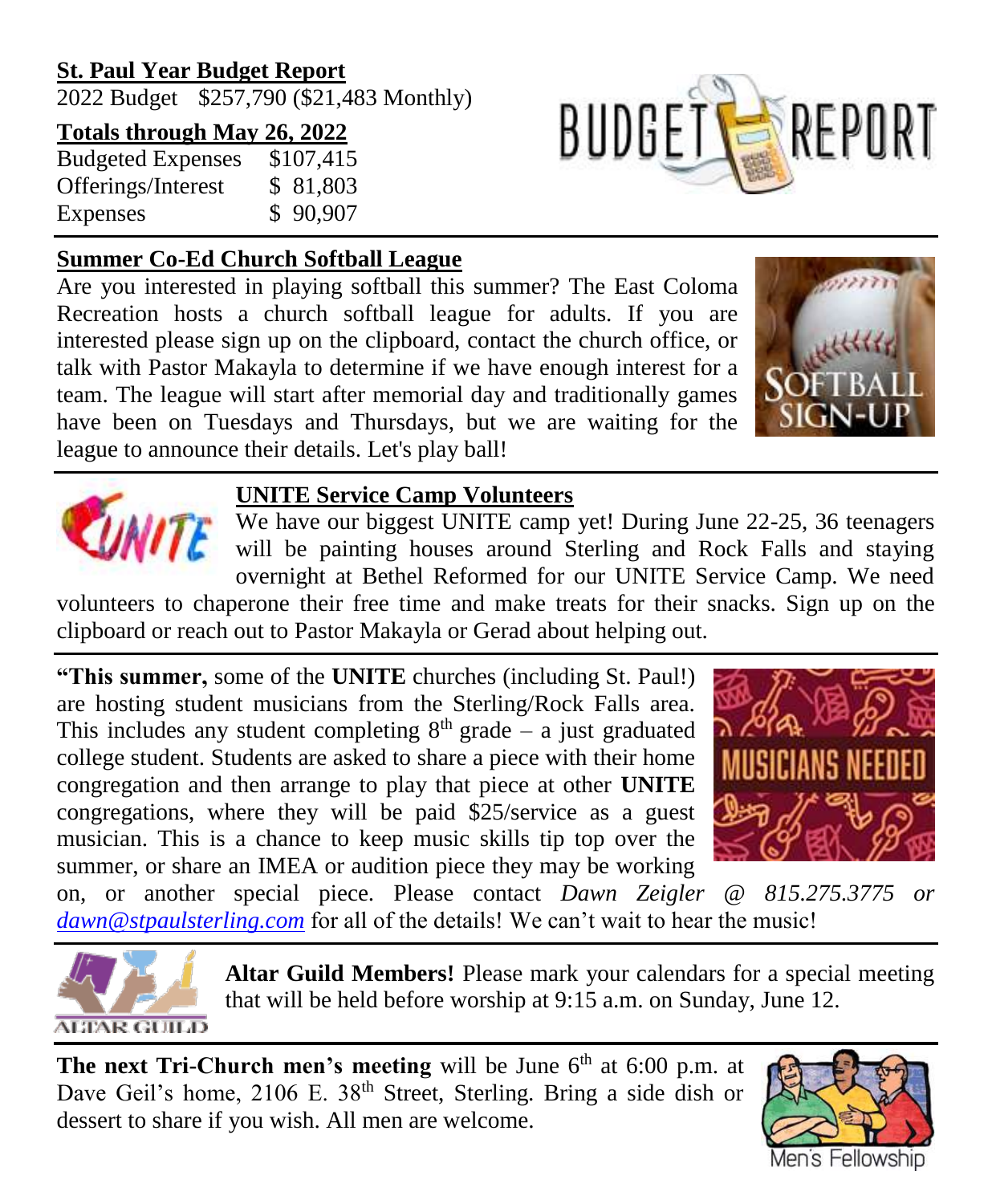

**The Let's Feed Our Children program** is need of volunteers to "sign up". They need to fill almost 500 volunteer spots and in order to keep track of it all you can use an online form: [https://signup.com/go/fXBAKtz.](https://signup.com/go/fXBAKtz) You can sign up choose what day and what job you want. If online forms are not your cup of tea you can

call the United Way office at 815.625.7973 and they will sign them up. They prefer to not have volunteers just drop  $in -$  of course they never turn a volunteer away but they really need to track things a bit more carefully to make sure they get all of their needed jobs covered. Kids are welcome to volunteer for packing it is helpful if they are at least 8 younger than that they have a hard time see and reaching the tables.

**Check out the Fellowship Hall** and Sunday School hallway. Food has been delivered and is ready to be packed beginning next Tuesday, May 31. Can you find Pastor Makayla amongst all the food? She is almost "lost" in this picture from last week!





**Geraniums are being purchased** again this year to decorate the altar on Pentecost Sunday, June 5. They will then be planted outside to help beautify the church. If you would like to donate toward this purchase, please place your donation in the offering plate, in the office, or mail to the church.





**We will meet on Wednesday, June 15, 2022 from 9:00 a.m. until 12:00 p.m.** Please join us to tie the quilts in the social hall at St. Paul. No

sewing experience is required, just willing hands to tie and pin. We are always accepting clean fabric, sheets and blankets to be used within our quilts. They can be placed in the closet by the kitchen.



Please contact Lucille Dole, 847-385-1862 or Debbie O'Brien, 815- 441-0257 if you have any questions.

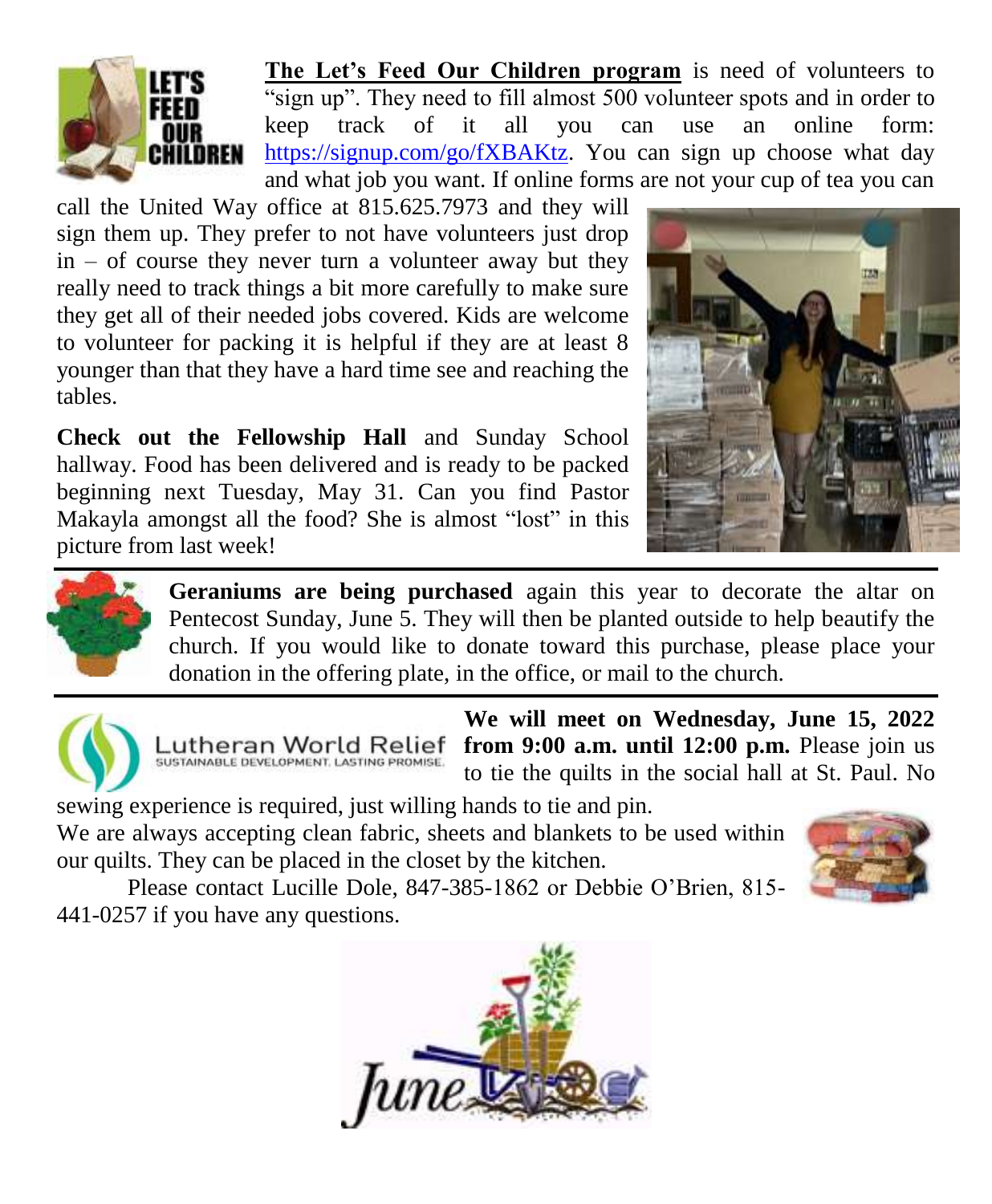#### *BIRTHDAYS & ANNIVERSARIES FOR OUR CHURCH MEMBERS*

#### **If you don't see your name on this list or there is a correction to be made, please let Sue know in the church office**

| 4 | Debbie O'Brien |
|---|----------------|
|   |                |

- 5 Kameron Eakle
- 6 Gabe Zeigler
- 8 Diane Reed Justin Saathoff
- 9 **Ruth George – 97 Katherine Janssen – 95**
- 12 Melissa Arians
- 14 Caleb Bartel
- 17 Lisa Lobdell
- 19 Gerad VonHolten
- 21 Jackson Mager
- 23 Lucas Engstrom Cade Beswick
- 25 JJ Shore
- 27 Audrey Cox
- 28 Ashley Platz



*Happy 15th Anniversary*

June 1, 2007 Brent & Katherine Eilers

*Happy 32nd Anniversary*

June 2, 1990 Russell & Jennifer Page

#### *Happy 34th Anniversary*

June 3, 1988 Dave & Donna Kendall

# *Happy 6 th Anniversary*

June 11, 2016 Shawn & Ashley Platz

#### *Happy 59th Anniversary*

June 23, 1963 Gene & Lillian Strike

#### *Happy 16th Anniversary*

June 24, 2006 Chad & Melissa Arians

*Happy 16th Anniversary* June 24, 2006 Tony & Kelci Eakle

#### *Happy 32nd Anniversary*

June 30, 1990 Brian & Lisa Lobdell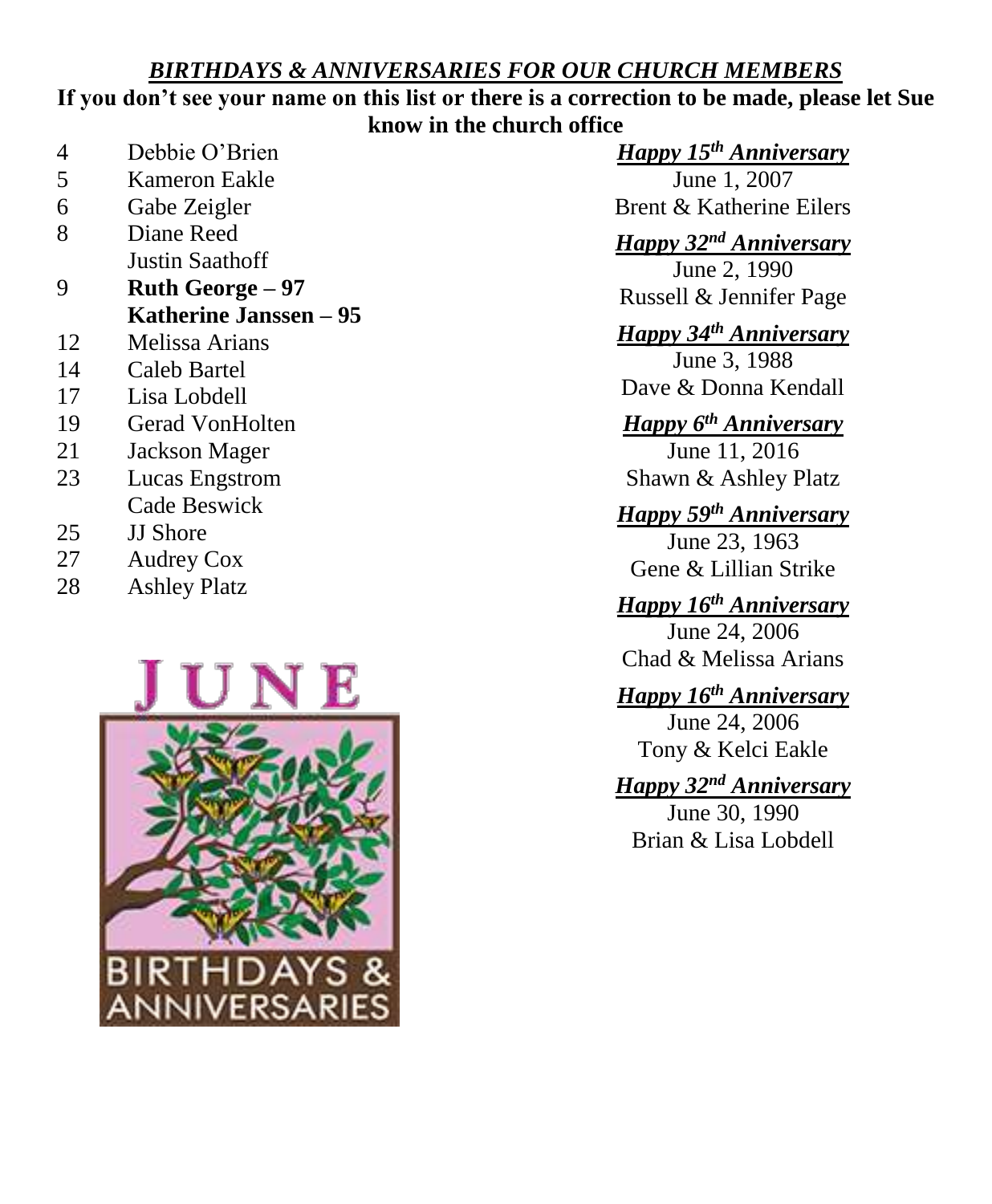| (These devotional readings may not exactly match the readings at in-person or online worship)     |                                          |                                          |                                             |                              |  |
|---------------------------------------------------------------------------------------------------|------------------------------------------|------------------------------------------|---------------------------------------------|------------------------------|--|
| <b>June 2022</b>                                                                                  | <b>First reading</b>                     | Psalm                                    | <b>Second reading</b>                       | Gospel                       |  |
| <b>Day of Pentecost</b><br>June 5, 2022                                                           | *Acts 2:1-21<br>or<br>Genesis 11:1-9     | Psalm<br>$104:24-34,$<br>35 <sub>b</sub> | Romans 8:14-17<br>$\alpha$<br>Acts $2:1-21$ | <u>John 14:8-17,</u><br>(25) |  |
| <b>Trinity Sunday</b><br>June 12, 2022<br>First Sunday after<br>Pentecost                         | Proverbs $8:1-4$ ,<br>22-31              | Psalm 8                                  | Romans $5:1-5$                              | John 16:12-15                |  |
| <b>Second Sunday after</b><br><b>Pentecost</b><br>June 19, 2022                                   | <u>1 Kings 19:1-4,</u><br>$(5-7), 8-15a$ | <u>Psalm 42 &amp;</u><br>$\overline{43}$ | Galatians 3:23-29                           | <u>Luke 8:26-39</u>          |  |
| <b>Third Sunday after</b><br><b>Pentecost</b><br>Third Sunday after<br>Pentecost<br>June 26, 2022 | <u>2 Kings 2:1-2,</u><br>$6 - 14$        | Psalm 77:1-<br>$2, 11-20$                | Galatians $5:1$ , $13-$<br>25               | Luke 9:51-62                 |  |

**Scripture Readings for Worship at Home**



#### **Stewardship – Make the Most of Your Talents**

God has given you unique abilities, talents, and gifts. Each of these talents/gifts represent a person's SHAPE: Spiritual gifts, Heart, Abilities, Personality, and Experiences. This bundle of talents is the thing God has given you that makes you who you are and sets you apart from other people.

If you think your talents are simply for you to make a lot of money, retire, and die, you've missed the point of your life. God gave you talents to benefit others, not yourself. And God gave other people talents that benefit you.

In the body of Christ, each part matters. There are no insignificant people in the family of God. You are shaped to serve God, and he wants to see how you are going to use the talents he gave you.

Whether you're a musician or an accountant, a teacher or cook, God gave you those abilities to serve others., The Bible tells us "*Each one should use whatever gift he has received to serve others, faithfully administering God's grace in its various forms"* Peter 4:10

You are a manager of the gifts God has given to you. They may be great or small in your eyes, but the matter to God. When God created you, he made an investment in you, and he expects a return on that investment. Are you using what he's given you for the benefit of others to make the world a better place? Or are you just using those talents to benefit yourself?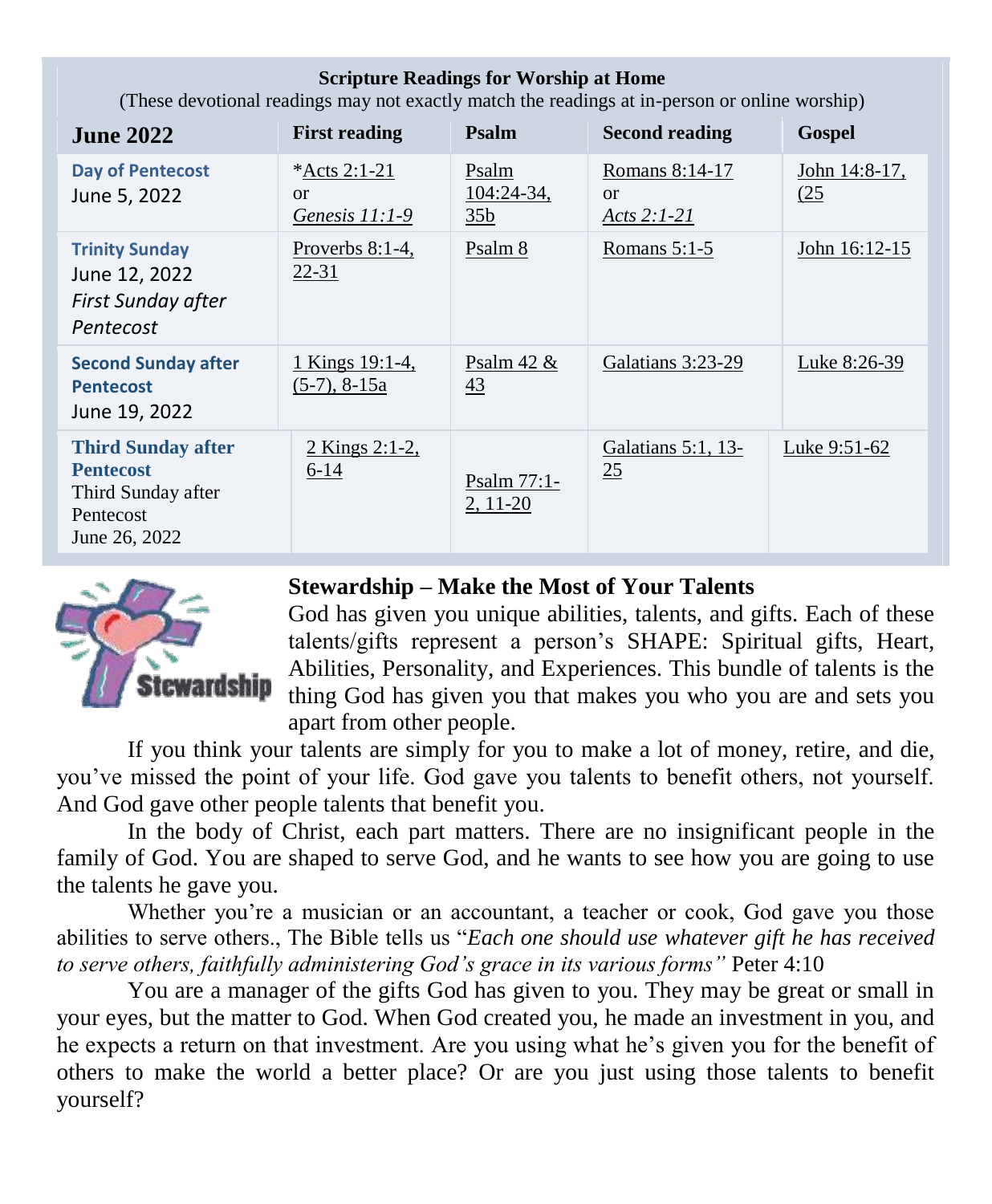If God has given you a talent, he wants you to use it. It's like a muscle. If you use it, it will grow. If you don't use it, you'll lose it. If you have a talent but are afraid to use it, or if you get lazy and don't use it to benefit others, you're going to lose it. Like the parable of the ten talents in Luke 19, if you don't use what God has given you, he will take it away and give it to some else who will.

But if you use your talents wisely, God will give you more. If you use your time wisely, God will give you more time. If you use your energy wisely, God will give you more energy. If you use your influence wisely, God will increase your influence. God will bless you level of faithfulness.

**In the body of Christ, each part matters. Use what you have been given! Give generously with a grateful heart!**

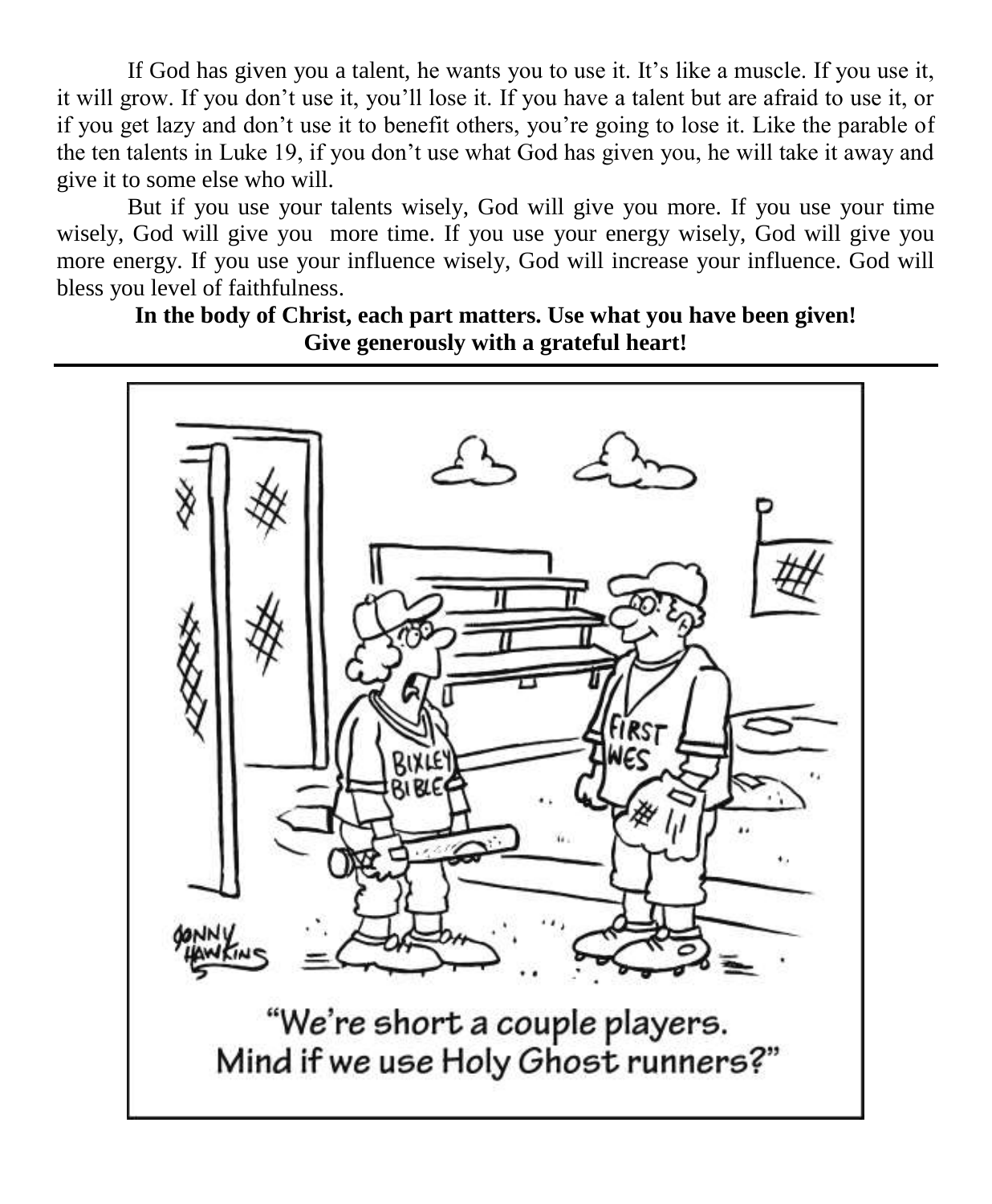# **BRANCHES**

Youth and Family Ministries of St. John's and St. Paul Lutheran Church \*\*\*\*\*\*\*\*\*\*\*\*\*\*\*\*\*\*\*

# CHILDREN, YOUTH AND FAMILY

# **HIGHLIGHTS**

#### **THANKS BE TO GOD FOR OUR GRADUATES:**

This month we honor and celebrate 8<sup>th</sup> grade students, high school senior graduates and post-high school graduates. May God continue to bless you for who you are and in all that you do. On Sunday, June 12, we'll be having a special graduate blessing during worship at St. Paul. And, on June 12 we'll be celebrating all graduates during the online Tri Church worship service.

# Celebrating  $8<sup>th</sup>$  grade students:

| <b>Addisyn Petty</b> | Dixon Reagan Middle School       |
|----------------------|----------------------------------|
| <b>Bradyn Arians</b> | Bureau Valley Junior High School |

# **Celebrating High School Seniors:**

Owen Pillars Rock Falls High School



# **Celebrating Post-High School Graduates:**

| Logan Pillars    | Wheeling University/West Virginia                            |  |
|------------------|--------------------------------------------------------------|--|
|                  | <b>Bachelor of Science and Business Administration</b>       |  |
| Luke Steinke     | <b>Bellmont University</b>                                   |  |
|                  | Bachelor in Business Administration, Major in Music Business |  |
| Rebecca Waite    | Illinois State University                                    |  |
|                  | Degree: Exercise Science, Health & wellness minor            |  |
| Collin Zollinger | University of Montana                                        |  |
|                  | Masters – Public Administration                              |  |
| Paul Zollinger   | University of Idaho                                          |  |
|                  | Masters - Natural Resources, Outdoor Education               |  |

If we missed you or your loved one, please contact the church office. We want to include you in our blessing Sunday on June 5 and June 12 with Tri Church online.



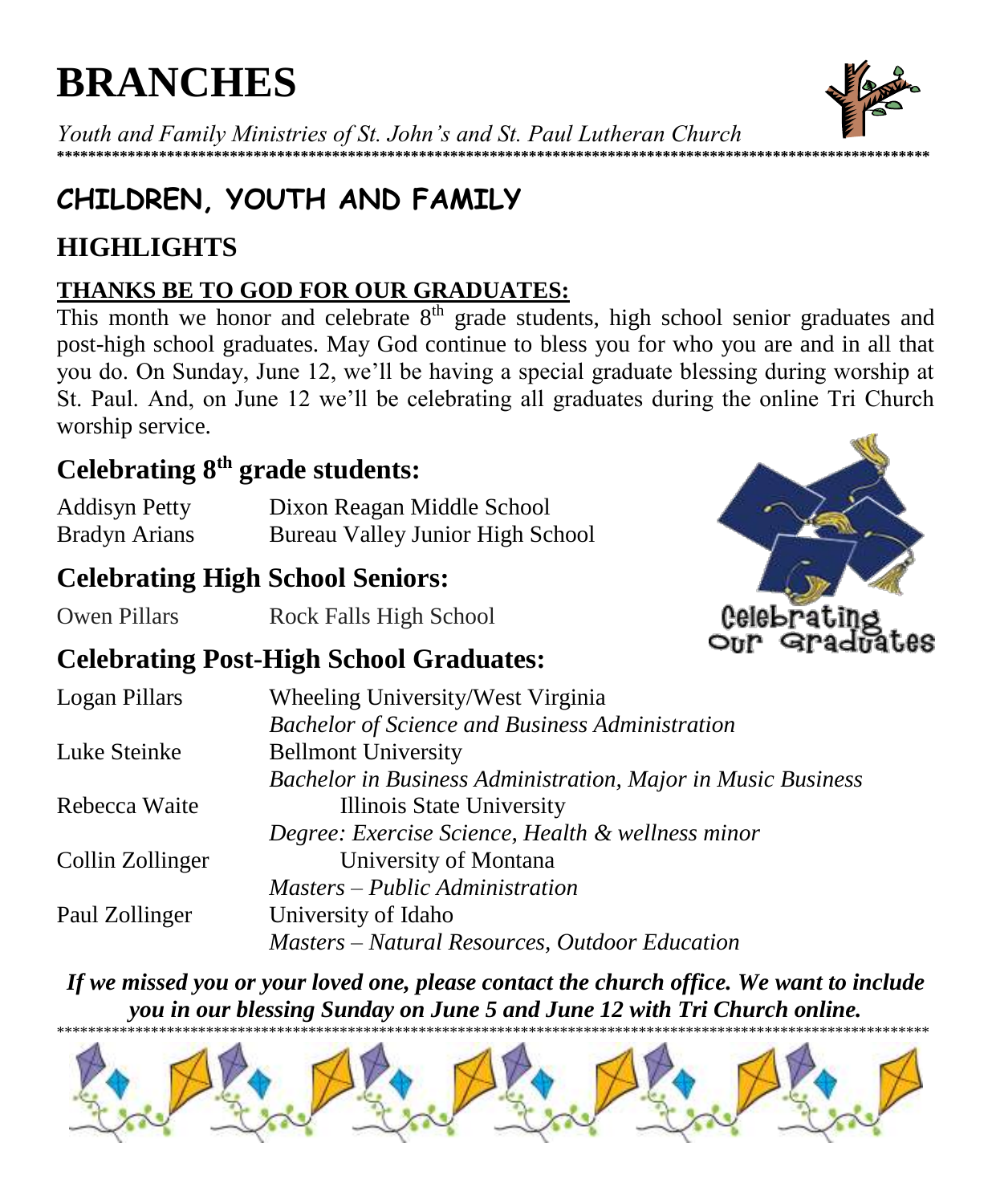

#### **HONORING MOTHERS AND ALL WOMEN**

The children and youth at St Paul made special gifts for moms and momfigures on Mother's Day, while ladies enjoyed some yummy treats and time for relaxation! Thanks kids! Thanks be to God for all who participated! Thanks be

to God for our moms and all women!

# THANK YOU SUNDAY SCHOOL TEACHERS!

Thank you to Jennifer Pillars, Valerie Petty, Stacey Avelar, Liz Arduini, Kelci Eakle, Susan Bartel, Lana Shore and Melissa Arians for teaching Sunday school this school year. We



celebrated our faith formation team on May 22. Thank you for sharing your faith and for sharing the story of God's love with the young people of St. Paul's! \*\*\*\*\*\*\*\*\*\*\*\*\*\*\*\*\*\*\*\*\*\*\*\*\*\*\*\*\*\*\*\*\*

# **EVENTS, ACTIVITIES & FAITH FORMATION**

# **FAITH FORMATION 2021-22:**

**TRI CHURCH CONFIRMATION CLASS:** The class concluded for the school year last month with a pizza party and final review trivia night. Stay tuned for plans for confirmation classes in the fall.

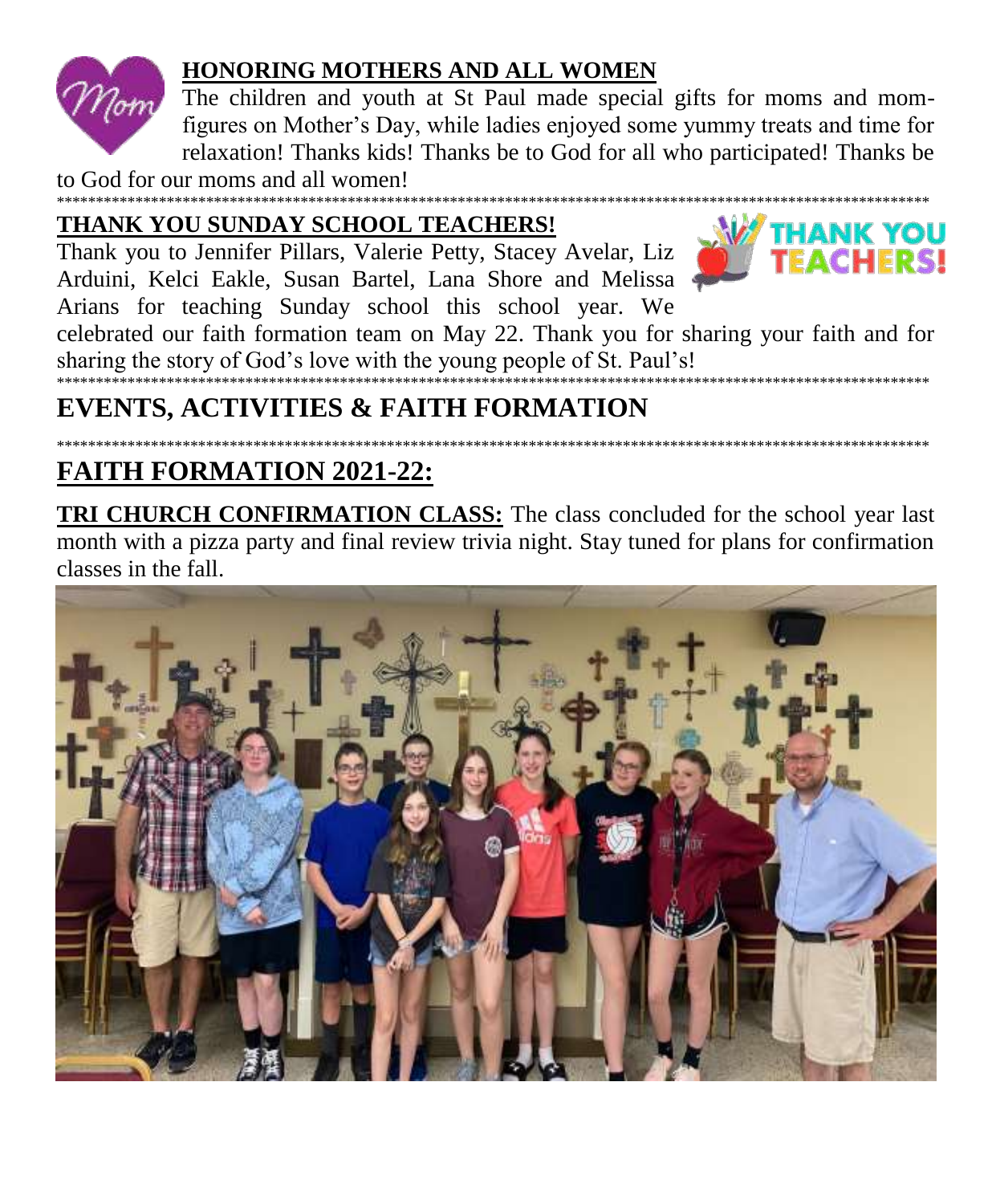

# **Cri-Church TRI CHURCH TEEN FUN DAY JUNE 5**

All  $7<sup>th</sup>$  grade through  $12<sup>th</sup>$  graders (and parents/guardians)... join us for some fun to kick off the summer. Lunch is included. Where: St. Paul Lutheran Church, 1701 16<sup>th</sup> Ave.

**When:**  $NOON - 1:30pm$ 

What: Wiffle ball, kick ball, volleyball, bags, basketball, a group activity and some planning for our summer Courageous trip to Iowa. Please let Gerad know if you can make it so we have a head count for lunch. We hope to see you there!

**SUMMER VACATION BIBLE SCHOOL:** This summer CommUNITY VBS will be a one-day, outdoor event at Bethel Reformed Church (230 E. 23<sup>rd</sup> St., Sterling). SUNDAY AFTERNOON, JULY 10. Dinner included. All PreK - 3-year-olds



through 5<sup>th</sup> grade students are encouraged to attend. And, 6<sup>th</sup> grade and older can volunteer to be leaders. More details will be coming soon! Follow our CommUNITY VBS Facebook page for updates and the latest news. facebook.com/SterlingRFCommunityVBS

**SAUK VALLEY UNITE 2022:** 



UNITE is June 22-25! Housing and camp location is at Bethel Reformed Church in Sterling. We will be painting 5 homes in Reformed Church in Sterling. We win to painting a new Media Sterling and Rock Falls. Over 40 students have registered! We kickoff on Wednesday, June 22 at 5:00 PM with registration and pizza at Bethel Reformed Church in Sterling, then worship led by

Dan Scharnhorst and Pete Smith. Dan and Pete will be with us throughout the week leading worship, sharing stories and hanging out with us. Painting days will be June 23-25. Please

stay tuned to announcements, emails and Facebook posts for further details including the official schedule. We will be in need of snacks at the worksites again this year. And, we have need for adult volunteers in a variety of ways (painters, snack providers, evening chaperones...). Adults, please speak with Gerad or Pastor Makayla if you can help and how. And, if you'd like to support UNITE, but you're not sure how, please email saukvalleyunite@gmail.com. The theme for 2022 UNITE



is reNEW - Therefore, if anyone is in Christ, the new creation has come: The old has gone, the new is here!  $(2 Cor 5:17, NIV)$ 



Dan and Pete (2022 UNITE speakers & musicians)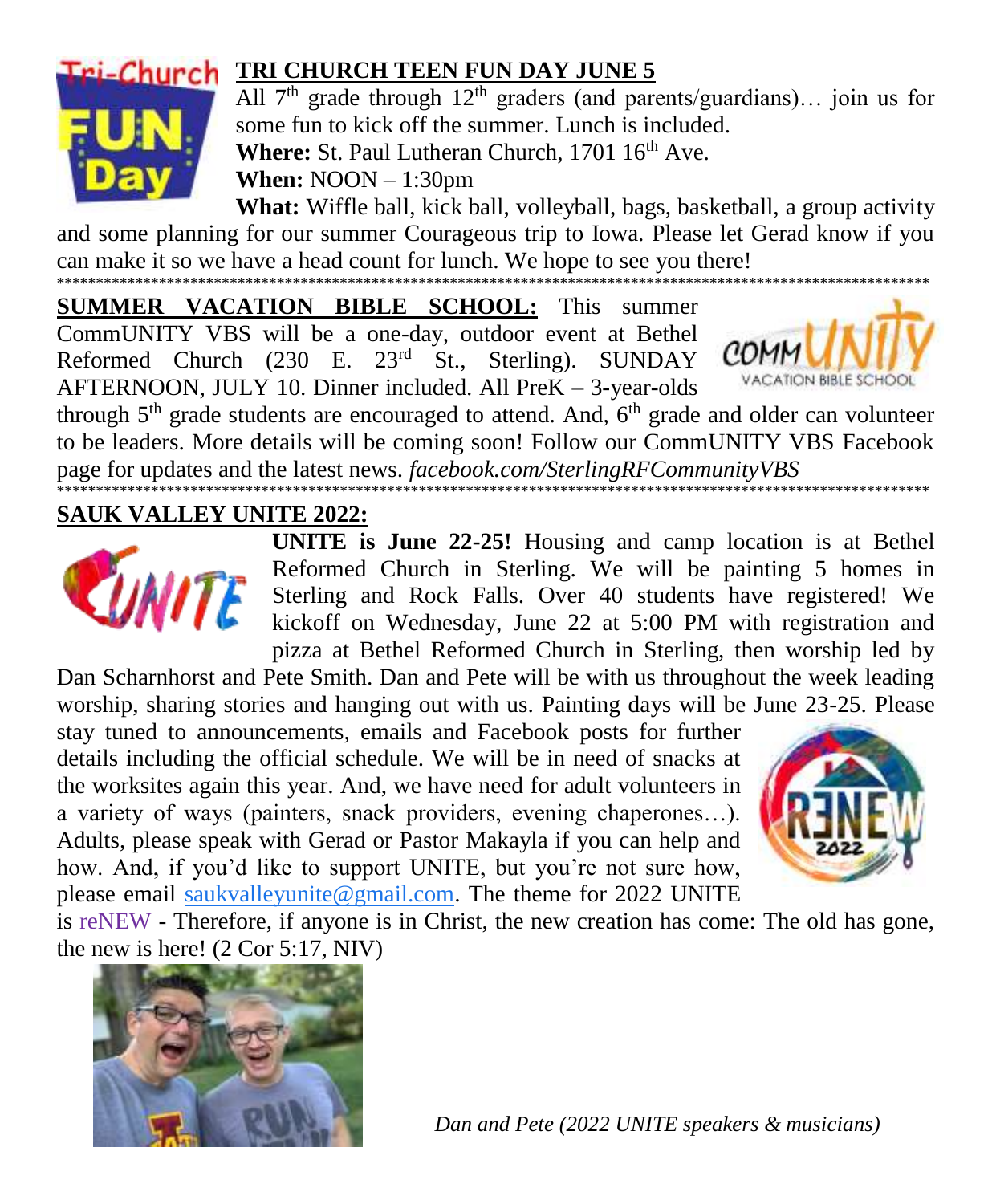#### TRI CHURCH HIGH SCHOOL SUMMER TRIP JULY 24 - 26 St. Paul 7th-12th



Graders—make plans to join us for COURAGEOUS! We go courageously for God is with us! (Joshua 1:9). We will be stepping out of our comfort zones and adventuring with God and each other on this 53-hour extravaganza! We will leave at noon on July 24 and head to Des Moines to worship at Lutheran Church of

Hope. After supper we'll head to Altoona and stay at an area

hotel. Following first Word, we will head to Adventureland. On Tuesday we will spend some time in Iowa City as we make our way back home. Group building games and Bible study will be woven throughout our time together. Those who sign up for the trip will help finalize the itinerary. Cost: \$50, plus 5 meals. To sign up, submit your \$25 deposit to St Paul **ASAPIII** 



#### **FAITH FORMATION TEACHER GATHERING: Monday June 6 at 3pm**

In collaboration with a faculty-student research team, Pastor Makayla is working on a project to "Teach the Bible Teacher" and create resources for people to lead Bible Studies and teach Sunday School. If you taught Sunday School this year, led a Bible Study, or have thought about teaching/leading but have been hesitant, we'd love to have some conversation with you! Join us Monday June 6 at St. Paul at 3pm for conversation. We will plan to meet by the playground so kiddos can join us too.



**JUNE CHILDREN'S OFFERING: St. Paul's purpose statement is "Living Christ"** centered lives so we may love all, serve our community, and share the Word." At. St. Paul, when we say "all" we mean ALL! We are dedicated to creating a world where all God's beloved children and families can live in dignity just the way

God created them. Our June Children's Offering will support PFlag Sauk Valley, a local organization supporting LGBTQIA+ persons and their families so that we can have proud people, loving families, safe communities, and a diverse and inclusive world.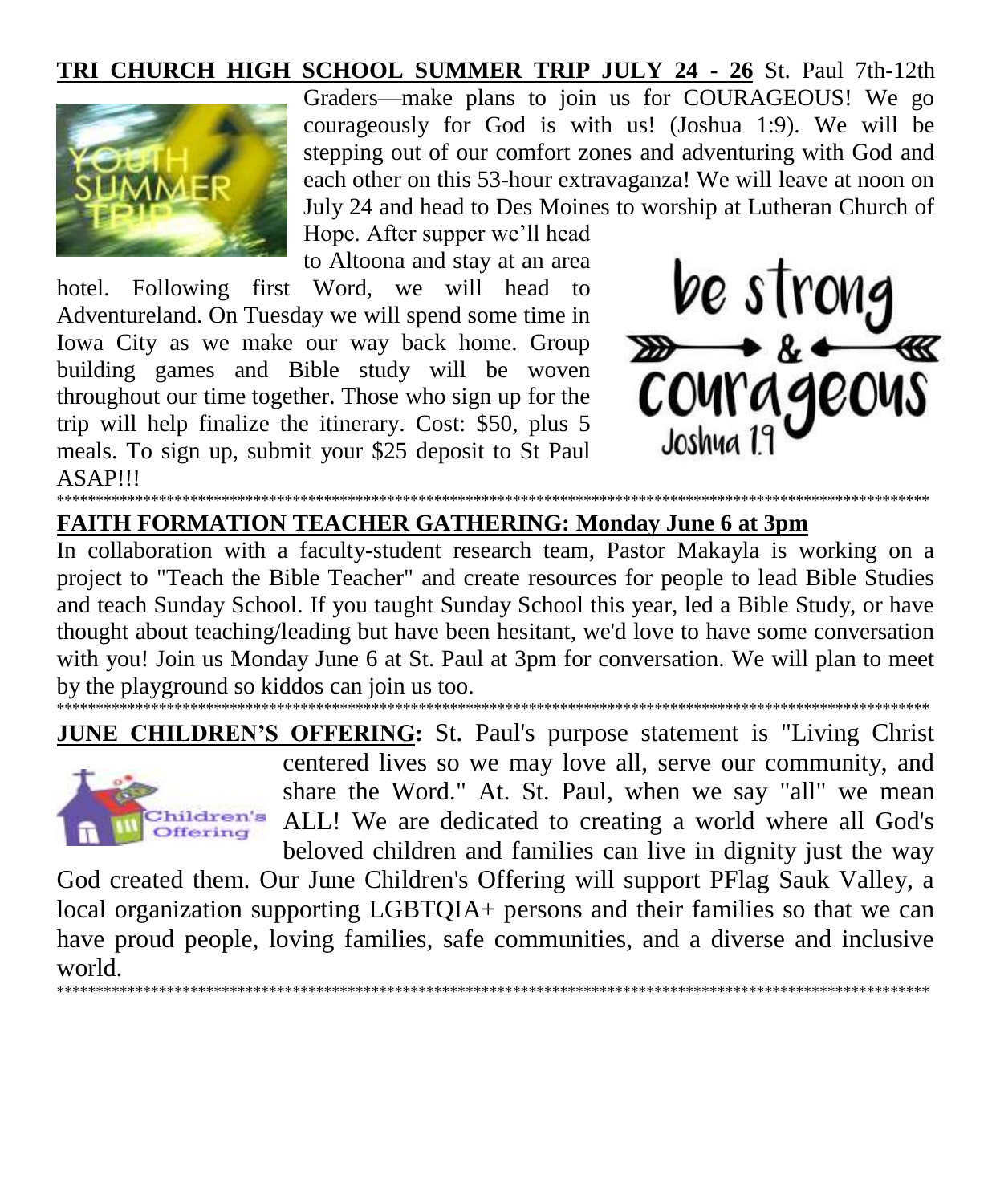#### **GOODBYE TO ST PAUL AND ST JOHN'S**

We have been partners in children, youth and family ministries for 9 years together. And I've been with St Paul since the Spring of 2011. I am humbled and honored to have served alongside the young people and adults of both congregations and with Tri Church confirmation and worship.

In January of this year, I was notified that St John's would no longer be able to financially support the position of Joint Children, Youth and Family Ministries Director. St. Paul is unable to support this position fulltime and is visioning a



new direction for children, youth and family ministries. Therefore, my last day with St Paul and St John's will be June 30<sup>th</sup>.

It is with both sadness and hope that we part ways. I am sad that I'll no longer be able to continue worshipping with, learning with, serving with, praying with and celebrating with the youth and families of St Paul, St John's and Tri Church. I appreciate the memories we've built together, especially growing in faith and God's love together through event ministries like the Detroit and Houston youth gatherings, Chicago and Wisconsin Dells Youth Quakes, confirmation camp and youth retreats at Lutheran Outdoor Ministries Center, UNITE Service Camp and CommUNITY Vacation Bible School. I particularly treasure the opportunities we've had to be the hands and feet of Christ through serving in our communities by Christmas shopping for LSSI Nachusa home kids, having fellowship with folks from Self Help, painting homes in Sterling and Rock Falls, participating in multiple service projects through God's Work, Our Hands days; outreach events like movie nights, water play days and building a neighborhood picnic table.

It's hard to say goodbye when some of us have shared tears and difficult conversations and challenging life moments. And we've shared God's kingdom moments; little glimpses of God's glory in unique places and times together – Most memorably when the Tri Church confirmation class walked the labyrinth in the fellowship hall at St John's. What a privilege it was to witness the deep connectedness our students had with the Holy Spirit through that experience.

To the children and youth, I am hopeful that God does and will provide for, guide and direct you and your families. God loves you in all places and at all times. Nothing ever changes that. During the past 11 years I have had a blast spending time with you and watching you grow in your faith. You have taught me what it means to truly BE the church. Please know that pastors and youth leaders come and go – and sometimes that is hard. Also, know that God is always with you and loves you, and pastors and other adult leaders are here to support you and your parents or guardians to continue to grow in God's love by being present with you, listening to you, through worship, Sunday School, Vacation Bible School, youth events and activities, praying for you, and so much more.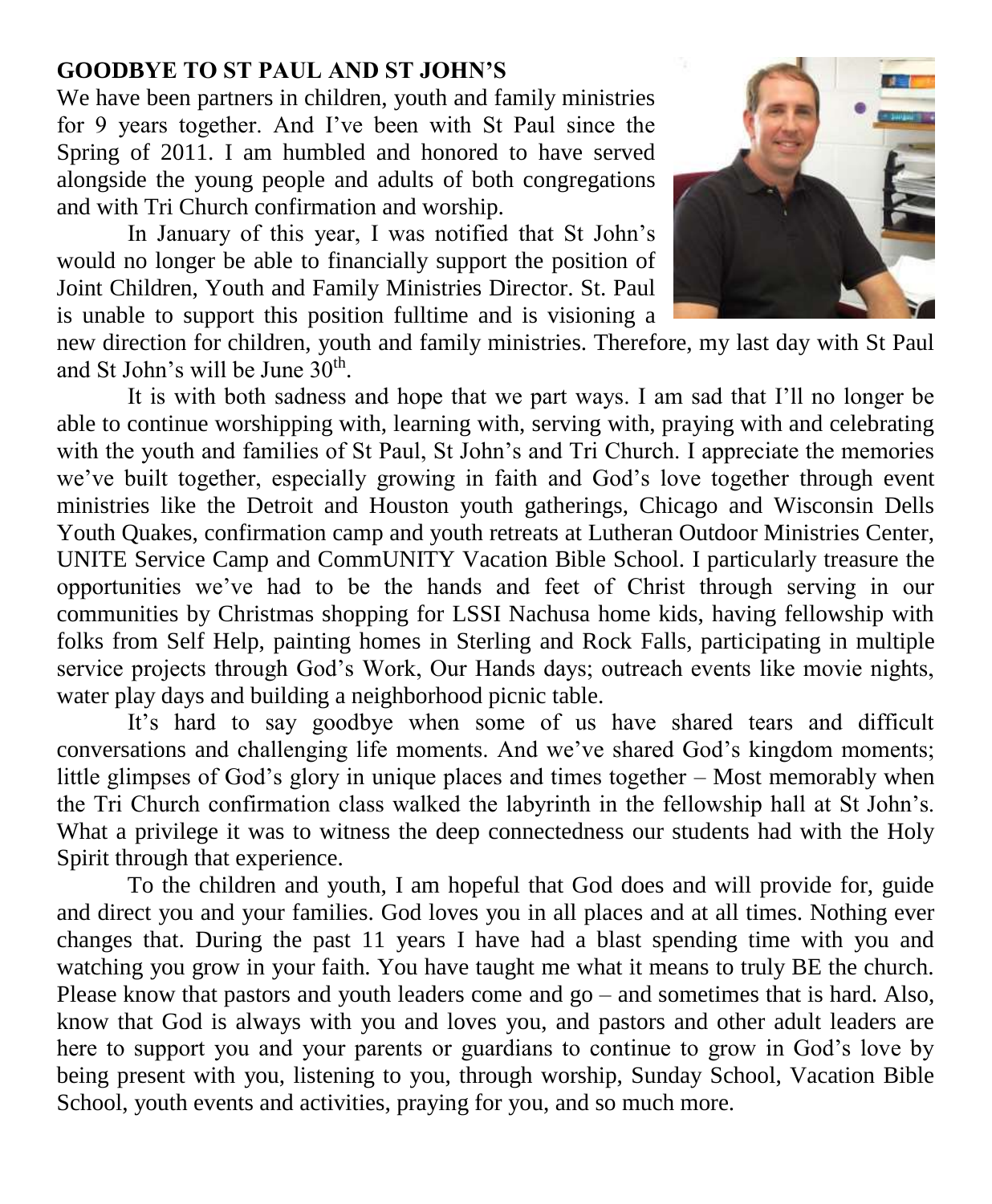Finally, thank you for allowing me to express my faith through music leadership in children and youth ministry, through worship in both congregations, and through our Tri Church online worship services. It is a joy for me to lead worship. I agree wholeheartedly with the words of Martin Luther, "Next to the Word of God, music deserves the highest praise." I have enjoyed working with so much talent in our congregations.

So, goodbye and God bless all. Please know it is my hope and prayer that God will continue to sustain, guide, and direct you on the journey. And, as people of the resurrection, we know this is really only goodbye, for now.

God's blessings, Gerad

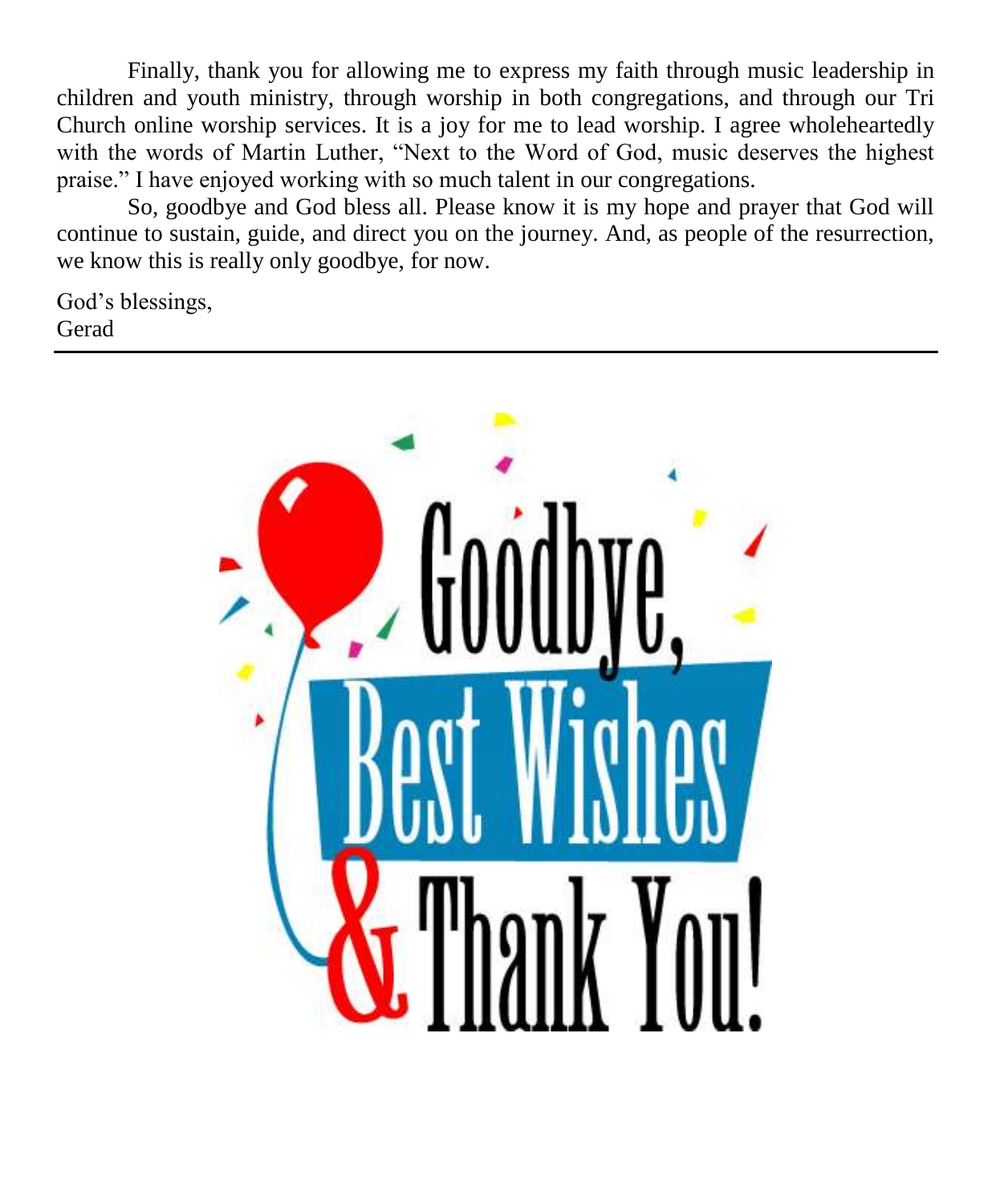*Community Announcements*

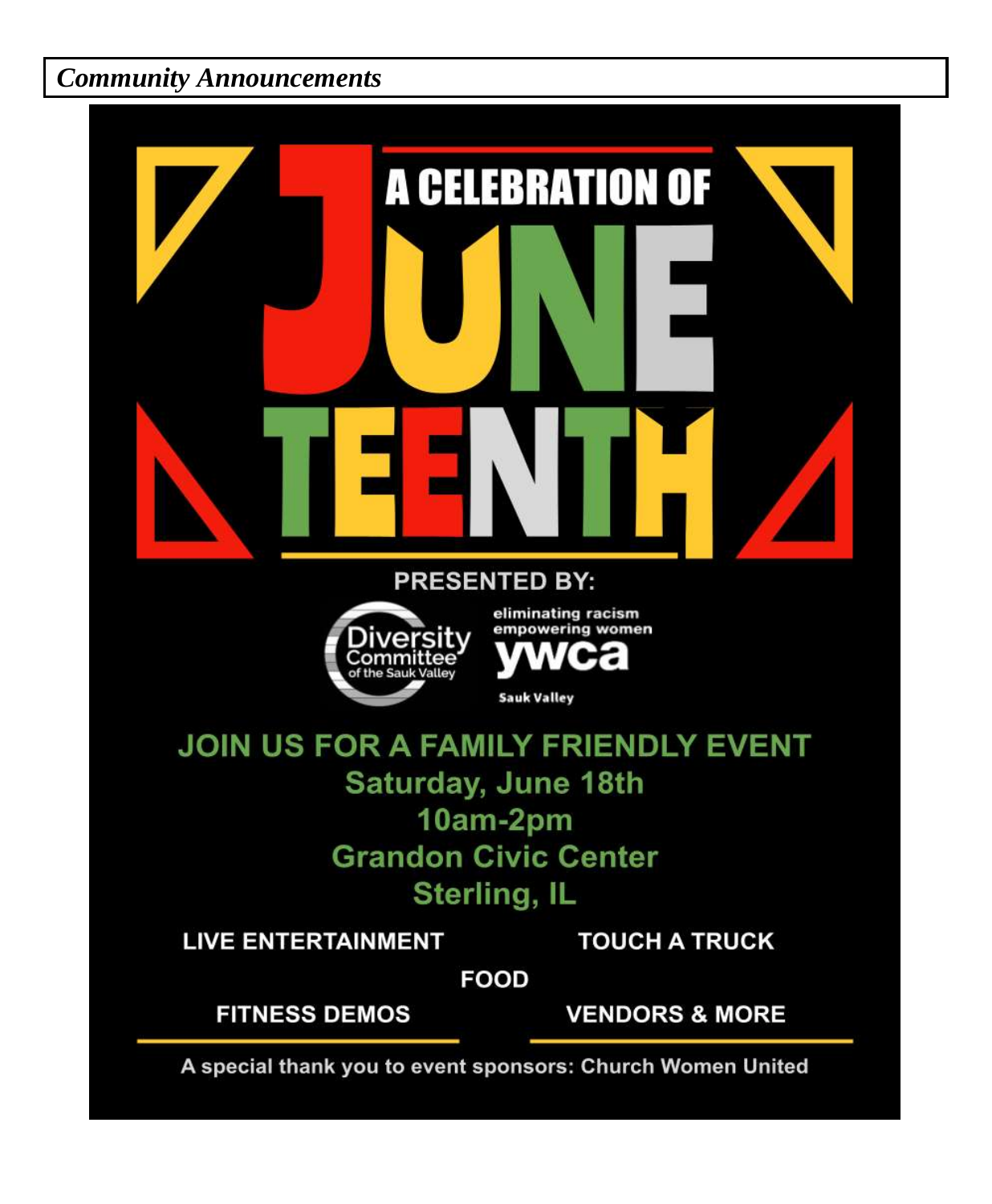# R CAMP 2022 **M**

**Details at LOMC.org** 

SUMMER 202

# **Overnight and Day Camps**

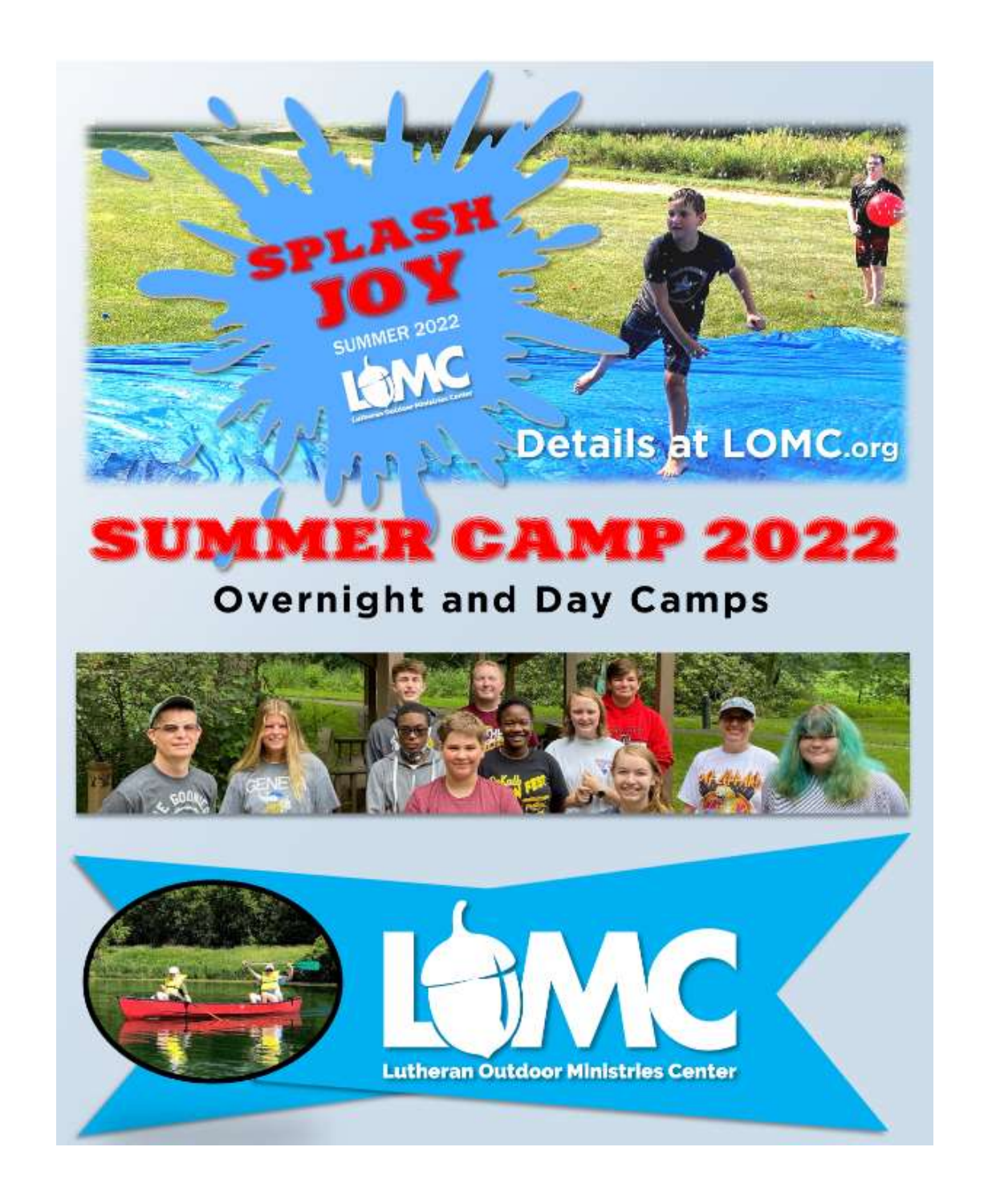![](_page_16_Picture_0.jpeg)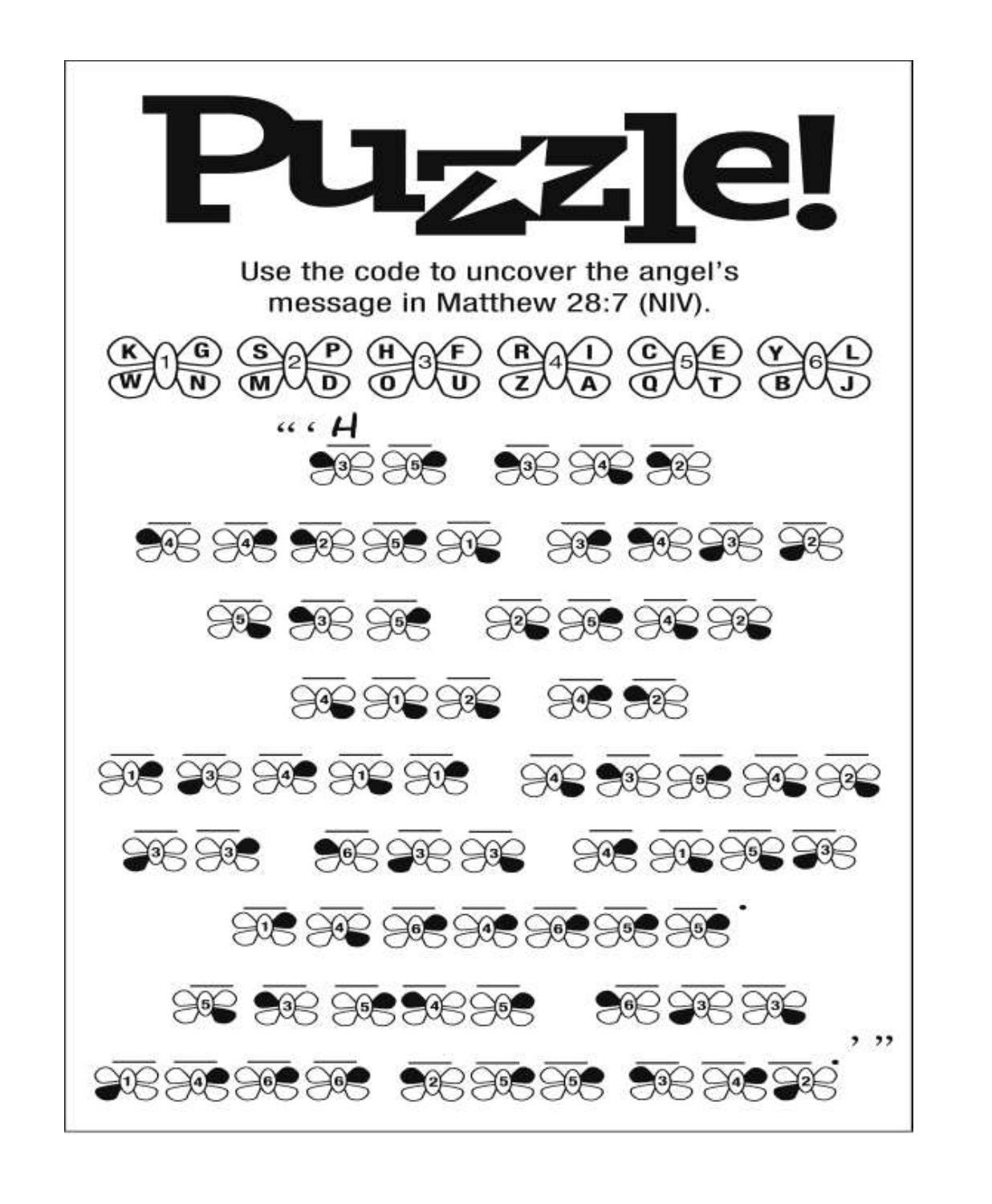#### **Please remember our Members & Friends on the Home Visitation List:**

*Ruth George* – Apt. 124 Heritage Woods 2205 Oak Grove Avenue, Sterling, IL 61081 *Katherine Janssen* – Rm. B104

Resthave Nursing Home 408 Maple Avenue, Morrison, IL 61270

*Viola Koster* – Rm. 306 Windsor Manor 403 Scenic Street, Morrison, IL 61270

*Cliff Miller* Moosehaven 1701 Park Drive, Orangepark, FL 32073

*Florence Pfundstein* 29020 Penrose Road, Sterling, IL 61081

*Burt Severson* 5147 Edgewood Circle, Mesa AZ 85206

*Gladys Stern* – Rm. 205A Allure of Sterling 612 W. 23rd Street, Sterling, IL 61081

![](_page_17_Picture_8.jpeg)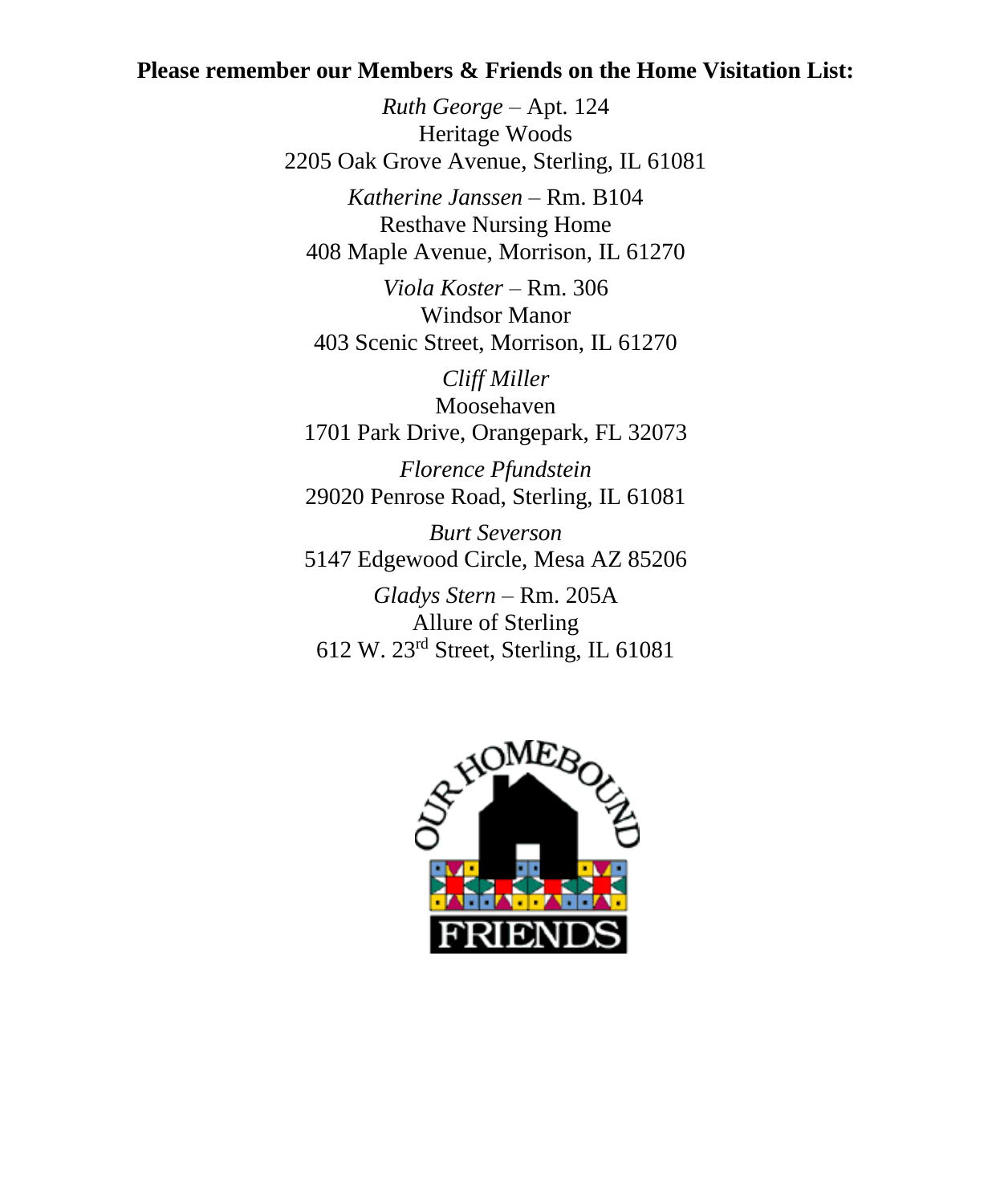#### **TELEPHONE PRAYER SUPPORT GROUP**

We welcome your prayer requests and also your praise reports:

*(Want to be a part of this? Call the church office.)*

Pastor Makayla (815) 780-9401 Janie Billings (815) 564-8628 Judy Bartel (815) 751-6768 Greg Zeigler (815) 632-3366

James 5:16 *Pray one for another.*

#### **DIRECTORY OF STAFF and CONGREGATIONAL COUNCIL**

Pastor Makayla Dahleen (815) 780-9401 – [pastormakayla@stpaulsterling.com](mailto:pastormakayla@stpaulsterling.com)

Gerad Von Holten, Youth Director; (815) 626-8329 home;  $(815)$  590-0006, cell – [gerad@stpaulsterling.com](mailto:gerad@stpaulsterling.com)

> Sue Dirks, Parish Secretary  $(815)$  535-3574 – [sue@stpaulsterling.com](mailto:sue@stpaulsterling.com)

![](_page_18_Picture_10.jpeg)

#### **2022 Congregation Council**

President – Jim Gorman Vice President – Andy Beswick Treasurer –Chrissy Zollinger Secretary – Jennifer Pillars

| Lay Ministry & Worship                  |                                  |  |  |
|-----------------------------------------|----------------------------------|--|--|
| 785-202-0636<br>Jim Gorman $('23)$      | 716-7043                         |  |  |
| JJ Shore $('23)$                        | 590-2868                         |  |  |
|                                         | <b>Property &amp; Management</b> |  |  |
| Andy Beswick ('23)                      | 785-202-0636                     |  |  |
| Dan Bartel ('24)                        | 441-1574                         |  |  |
| <b>Treasurer &amp; Capitol Campaign</b> |                                  |  |  |
| Chrissy Zollinger ('24)                 | 262-903-0007                     |  |  |
|                                         |                                  |  |  |
|                                         |                                  |  |  |